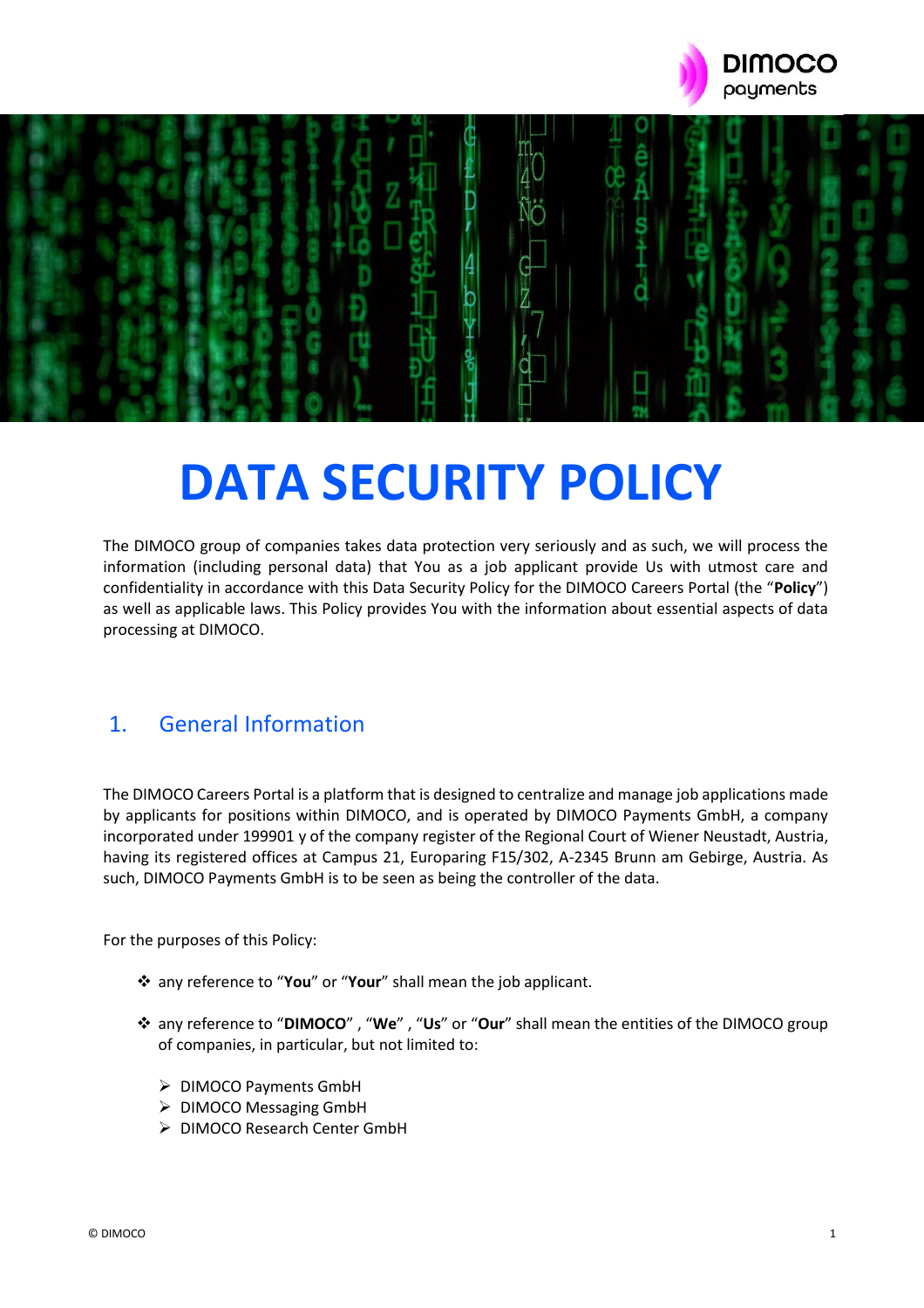

# 2. What Data Will Be Processed?

During the application process, we will store and process the relevant information (including personal data) provided by you in your application to DIMOCO, including particularly, but not necessarily limited to, Your gender, academic title, first name, surname, date of birth, address, citizenship, phone number, e-mail address and possession of a valid work permit in Austria. We do not at any stage of the application process request that You provide Us with any sensitive personal data (e.g. information on racial or ethnic origin, political opinions, religious or philosophical beliefs, trade union membership, genetic or biometric data, as well as data concerning a natural person's sex life or sexual orientation). Should you, however, proactively disclose any sensitive personal data to us in your application (e.g. in Your curriculum vitae), **please be advised that We will consider this as You giving Us Your express consent** to store and process such data in accordance with this Policy and applicable laws.

# 3. What is the Purpose of the Data Processing?

We process the data made available by You for the sole purpose of carrying out the application process, and in particular to assess Your application and contact You in connection with Your job application, and if applicable, future job openings at DIMOCO (the "Purpose").

### 4. How the Data Will Be Processed?

The data You provide Us will be kept confidential and will be processed with due care, appropriately and in a way adequate and relevant to the Purpose expressly stated in this Policy. The data will be processed in compliance with applicable laws, in particular the General Data Protection Regulation (GDPR) of the EU as well as with the relevant provisions of the Austrian national law. The confidentiality and security of Your data is secured by appropriate technological and organizational means.

Each time You access the website of the DIMOCO group of companies (and by extension the DIMOCO Careers Portal), a so-called log file that records Your activity on the DIMOCO website will be created. This log file can collect information on the name of the webpage(s) You accessed, the date and time of Your request, the type and version of Your browser, your operating system, the URL-address that directed You to the DIMOCO website and Your IP address. We use these files in order to protect the DIMOCO website against unlawful and criminal attacks. Furthermore, may We use these files to gather statistical data in order to optimize functionality of the DIMOCO website. The information gathered by the log-files is not at any point used in a way that could allow an identification of specific users.

The website of the DIMOCO group of companies (and by extension the DIMOCO Careers Portal) also uses small text files (cookies) that enable the storage of device-specific information on the system on Your PC, laptop, tablet, mobile phone, etc. Cookies do not cause any damage to Your device and do not contain or store any personal data (e.g. name, e-mail, phone number, etc.). Some cookies are saved on Your device and stay there until manually deleted. The cookies are used in order to recognize Your browser next time You visit the DIMOCO website as well as to optimize its functionality.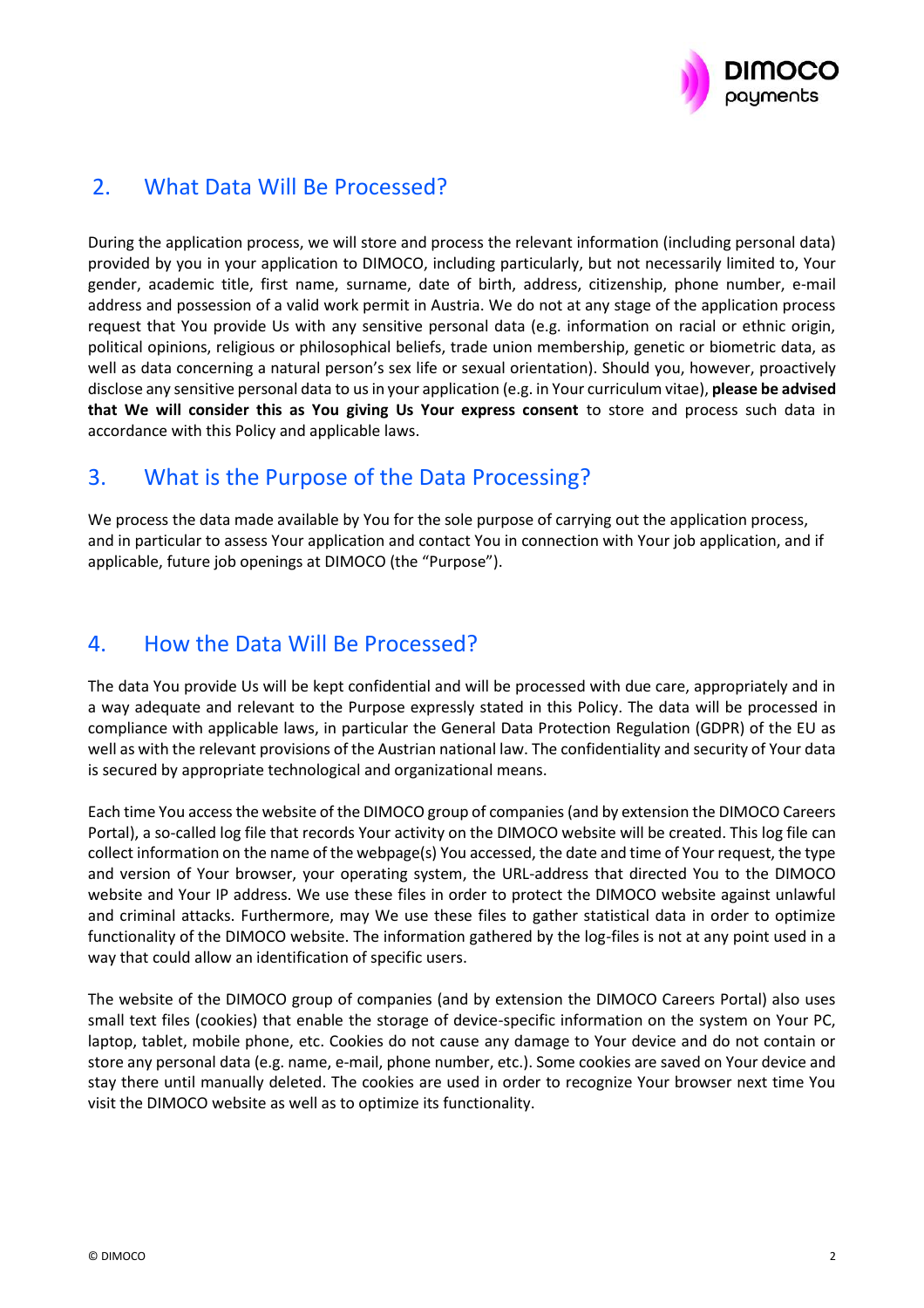

Please note that You can change the preference of Your browser at any time, such that You are informed in case that cookies are being used and have the possibility to allow the use thereof on a case-to-case basis. Please be advised that the deactivation of cookies could limit the functionality of the DIMOCO website.

### 5. Who Has Access to Your Data

No personal data You provide Us will be made available or transmitted to any third party without Your express permission. Access to the data provided by You will only be granted to authorized personnel of DIMOCO, particularly the HR department of DIMOCO Payments GmbH and the relevant DIMOCO managers responsible for the particular job vacancy You have applied and/or are being considered for.

## 6. Your Permission and Rights

The processing of Your data for the Purpose is based on Your voluntary permission given expressly in the application process. We are not permitted to and shall not process any of Your personal data without Your consent.

Even though the provision of certain information in the application process is stated as being "mandatory", please note that You are by no means under any legal obligation to disclose such information to Us. Please be advised, however, that the non-provision of the information stated as being "mandatory" could have the result that We will not be able to consider or process Your application.

We are required to keep Your personal data for a period of 6 (six) months following the end of the application process. All of Your personal data will be erased automatically thereafter, unless You gave Us the right to store and process Your personal data for a period of up to 1 (one) year so that You can be considered for future job opportunities at DIMOCO. In this latter case, all Your personal data will be automatically erased after the lapse of the 1 (one) year period.

You should know that You have the following rights with respect to the information (including personal data) that You provide Us:

- ❖ You have the right to limit or withdraw the consent You gave Us to process Your data and/or request the deletion thereof. If You should choose to limit the consent You originally gave Us, then We will act in accordance with Your instructions. If, however, you should choose to withdraw Your consent entirely, We will cease to process Your data immediately and will delete Your data accordingly. Please be advised that the limitation/withdrawal of Your consent or the request for the deletion thereof may automatically suspend any application process that has already started.
- ❖ You have the right to request Us to inform You about the personal data We have stored about You.
- ❖ You have the right to request Us to amend any incorrect data that We have stored about You.